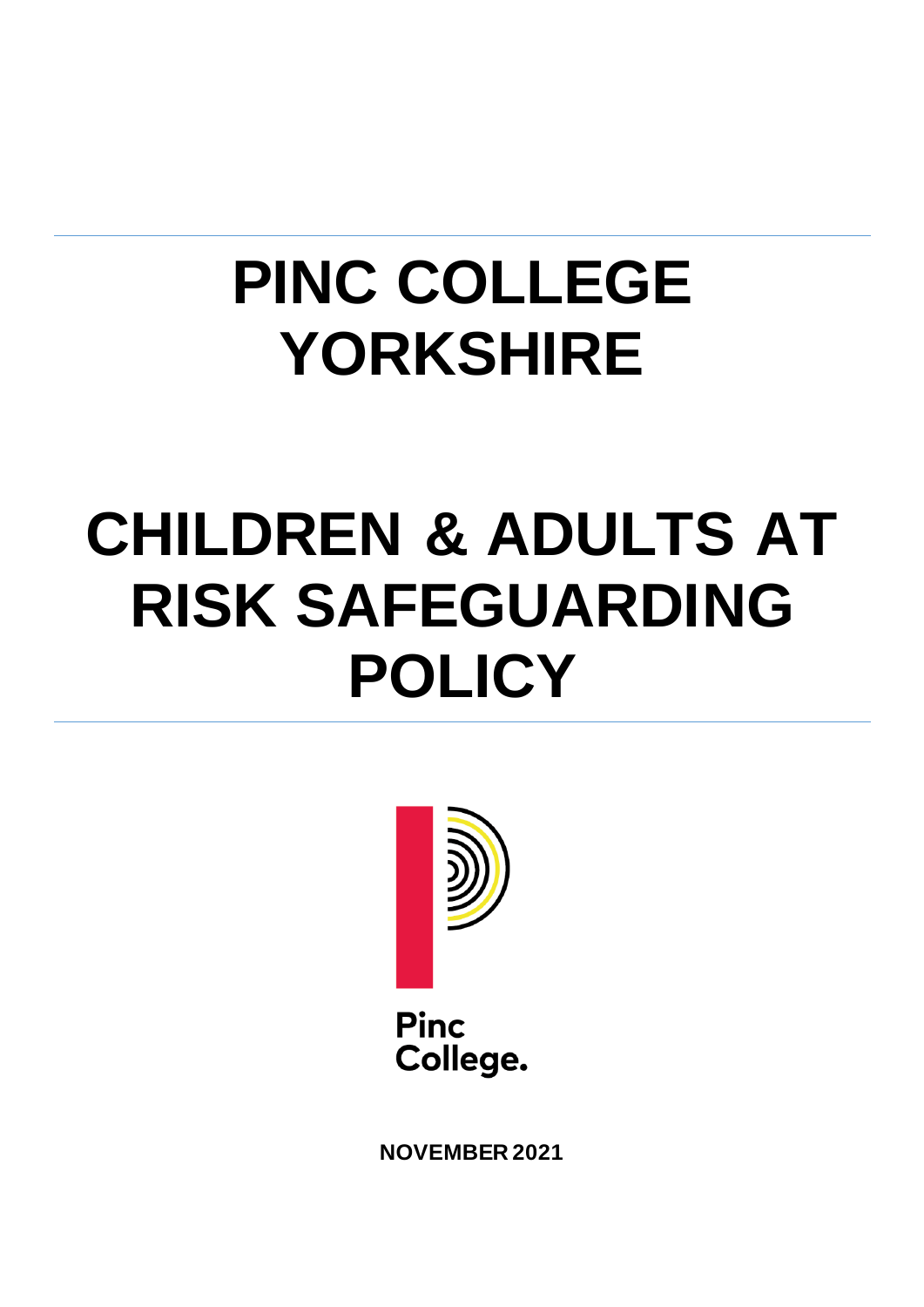

# **CONTENTS**

**Purpose**

**Scope**

**Our Values**

**Principles**

**Equality Statement**

**Risk Assessment**

**Outcomes**

**The Care Act 2014**

**Statutory Framework**

**Vulnerable Student**

**Definitions**

**Prevent Duty**

**Specific Safeguarding Issues**

**Self-Harm**

**On-Line Safety**

**Distance Learning and Acceptable Contact on Social Media**

**Pastoral Care**

**Roles and Responsibilities**

**Procedure**

**Allegations Against Team Members**

**Notifying DBS If The Abuse Relates To A Member Of Staff**

**Confidentiality**

**Safeguarding Recording**

**Partnership and Information Sharing**

**Contact Details**

November 2021 1 V2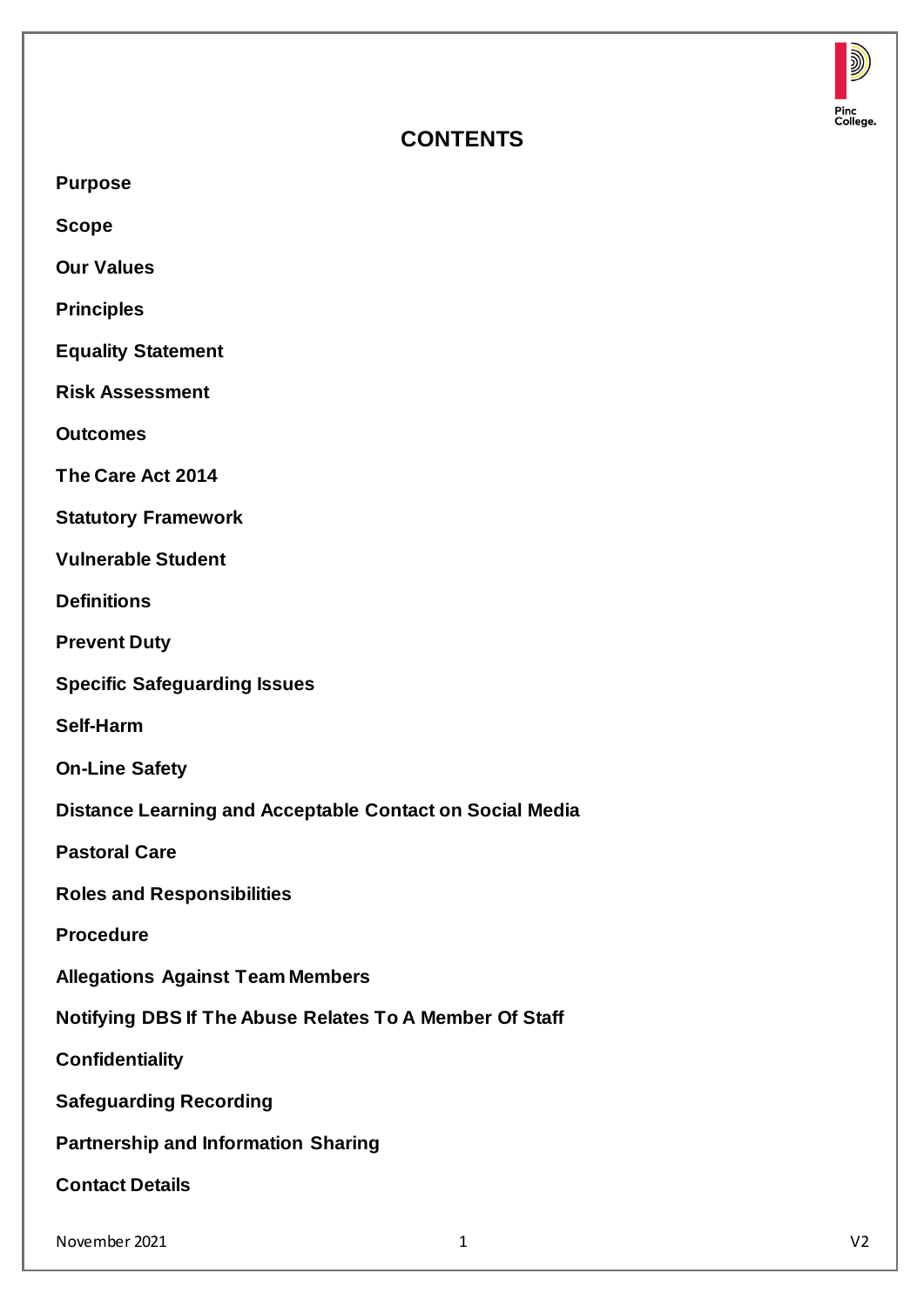

# **PURPOSE**

This policy provides guidance and instructions to all members of the College team, governors, sub-contractors, and contractors to ensure the commitment of Pinc College Yorkshire (The College) to safeguarding and promoting the welfare of young people and vulnerable adults. If any form of abuse is suspected or if a person is identified as being vulnerable to being drawn into terrorism-related activity, appropriate action will be taken. The College requires all team members to share this commitment.

The College has several campuses that provide appropriate, challenging, and meaningful study programmes, to increase employability skills. This policy relates to safeguarding across all aspects of the work of the College and its campuses.

Any reference to the College 'team' in this policy means all staff, governors, volunteers, visitors, and contractors to the organisation with direct contact with students, regardless of position, role or responsibilities. This policy is mandatory for all the afore stated.

# **SCOPE**

This policy deals with the protection of young people and all adults at risk. Throughout this policy reference is made to young people. This means all students aged 16-25 enrolled at the College.

A child is someone under the age of 18. An adult at risk is someone over the age of 18 and a person who may need community care services by reason of mental or other disability, age or illness; and who is or may be unable to take care of themselves, or unable to protect themselves against harm or exploitation.

Students under the age of 18 attending the college are recognised as children, in line with Safeguarding children legislation. Students over the age of 18 are recognised as adults, in line with Safeguarding adults' legislation

# **OUR VALUES**

To be Respectful, Responsible, Safe and Kind, are at the core of our values. They are reflective of expected behaviours and set the foundation upon which the College builds its culture.

# **PRINCIPLES**

The College recognises that safeguarding and promoting the welfare of children and adults at risk is everyone's responsibility, and that the best interests of the student must be paramount. We believe that not only do we have a statutory duty to ensure that we safeguard and promote the welfare of young people and adults at risk of harm in our care, but also a moral duty. We adopt a student-centred approach which operates in the best interests of each student. The policy and procedures focus on how we recruit and train our team, support our students, make referrals, and deal effectively with allegations against any member of the College team. It incorporates a wide range of risks we need to safeguard against, including those related to the prevention of violent extremism.

To achieve this, the policy and procedure is reviewed annually to:

• Raise awareness of issues relating to the welfare of young people and adults at risk and the promotion of a safe environment for them to learn within the College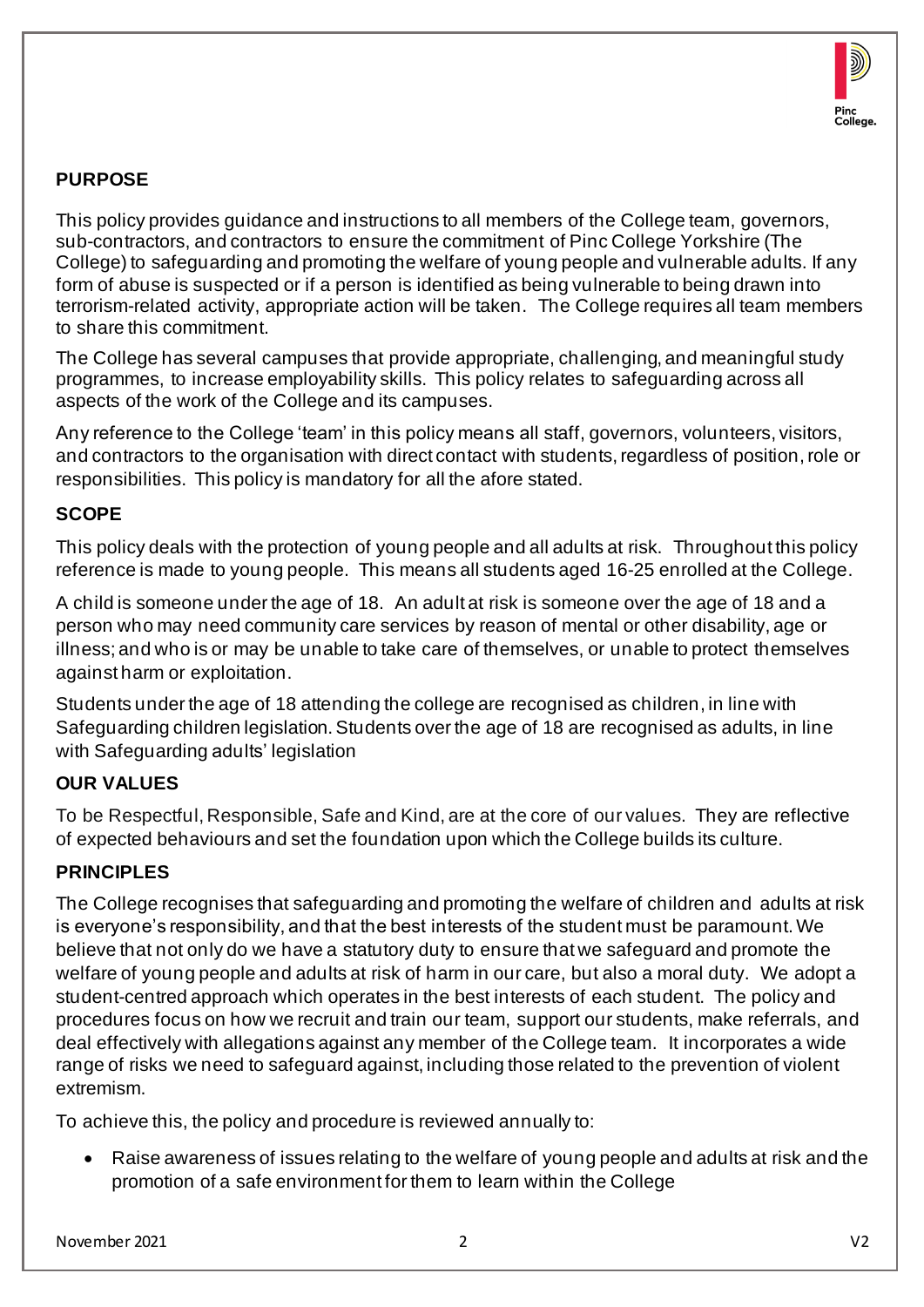

- Aid the identification of young people and adults at risk of significant harm, providing procedures for reporting concerns
- Establish procedures for reporting and dealing with allegations of abuse against members of the College team
- Have in place a safer recruitment policy
- Respond to the safe recruitment to the team.

All of the College team will receive appropriate training in order to familiarise them with the College's Safeguarding Policy and Procedure, relevant statutory guidance, the safeguarding issues, and their responsibilities therein.

All team members undertake mandatory Safeguarding and Prevent training (to include Keeping Children Safe in Education 2021) as part of their induction process and continual professional development (CPD) on an annual basis. Relevant team members also undertake safer recruitment training.

# **EQUALITY STATEMENT**

The College will make sure that all students have the same protection regardless of age, disability, gender, racial heritage, religious belief, sexual orientation, or identity. The College is committed to anti-discriminatory practice and recognises the additional needs of young adults from minority ethnic groups and those with learning disabilities and/or difficulties and the barriers they may face, especially around communication.

# **RISK ASSESSMENT**

Should this policy and associated procedure be ignored or disregarded, the possible outcomes are:

- For children and adults at risk of abuse or neglect they may be placed at further risk of harm and neglect
- For may be subject to inquiry, investigation internally or externally for failing to take appropriate steps, internally may then be subject to a disciplinary process.
- For the Alerting Managers, the Campus Lead and Board of Governors possible inquiry and report from regulators or recommendation from local authorities to regulators.
- For the College possible risk of public scrutiny and ultimately risk of prosecution and/or additional inspections from regulators and ultimately deregistration.

All of the above can lead to negative media attention and damage to the reputation of the College.

# **OUTCOMES**

Because of this policy and its procedures being followed:

- Students at risk will be better protected from the impact of abuse or neglect
- all persons detailed in the 'scope' (above) will take the necessary steps to safeguard and protect the rights of adults with students at the College
- statutory agencies will be contacted where appropriate.

# **THE CARE ACT 2014**

The Care Act 2014 places specific safeguarding duties with regard to an adult who has need for care and support and is experiencing or at risk of abuse or neglect. Because of those needs the adult is unable to protect themselves from either the risk, or the experience, of abuse or neglect.

# **STATUTORY FRAMEWORK**

November 2021 3 V2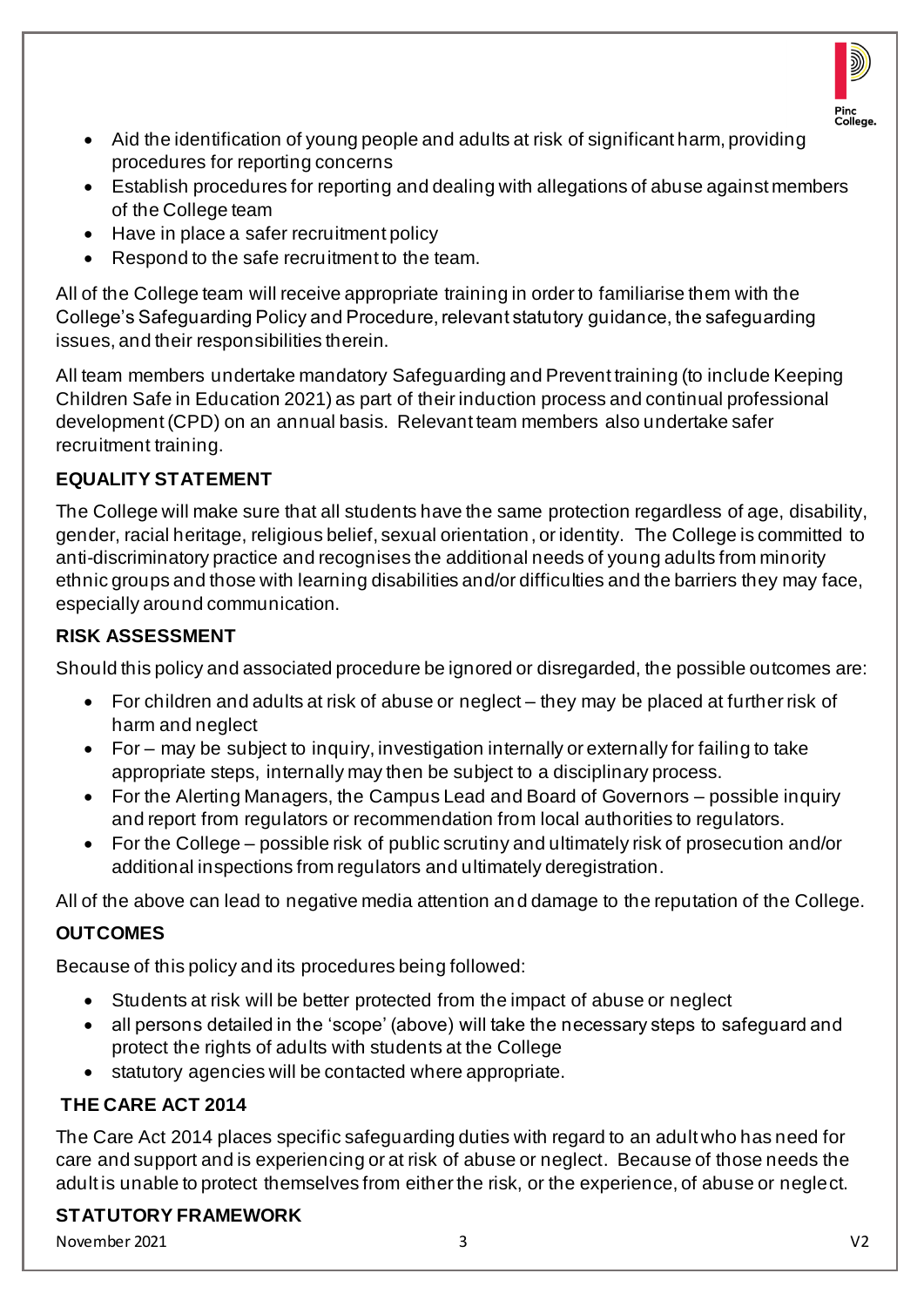

The College aims to meet all relevant legislative requirements and good practice in safeguarding. There are a number of statutory regulations which place a responsibility on the College to protect children and adults at risk.

This statutory framework includes:

- Keeping Children Safe in Education 2021, Working Together to Safeguarding Children 2018, the Safeguarding Vulnerable Groups Act 2006, The Protections of Freedom Act 2012 and the Prevent Duty Guidance are the key documents upon which this policy is based
- Prevent Duty Guidance for Further Education Institutions in England and Wales July 2015
- The Children Act 2004, which is fundamental to professionals working with children and young people in the UK
- The Protection of Children Act 1999 requires employers to carry out Criminal Record Checks before employees are allowed to come into contact with children
- The Education Act 2002 requires that governing bodies of FE providers have a statutory duty to make arrangements to safeguard and promote the welfare of children and young people
- The Sexual Offences Act 2003 makes it is an offence for a person over 18 (e.g. a lecturer/teacher or other member of the College team ) to have a sexual relationship with a child under 18 where that person is in a position of trust in respect of that child, even if th e relationship is consensual. This applies where the child is in full-time education and the person works in the same establishment as the child, even if s/he does not teach
- The Safeguarding Vulnerable Groups Act 2006 which sets out the type of activity in relation to children and adults at risk for which employers and individuals will be subject
- The Protection of Freedoms Act 2012 which changed the definition of Regulated Activity including who is eligible for a barred list check
- The Equality Act 2015
- The Mental Capacity Act 2005
- SEN Code of Practice 2015

# **VULNERABLE STUDENT**

A vulnerable student may be identified as a person who:

- Is a Looked After Child
- Is a care leaver
- Is a young carer
- Has learning difficulties or disabilities
- Has mental health difficulties (e.g. dementia, personality and eating disorders)
- Has general welfare concerns
- Has a physical or sensory disability
- Has been involved in substance or alcohol misuse
- Has suffered from domestic violence
- Has social or emotional developmental needs
- Has a criminal conviction
- Has a language barrier.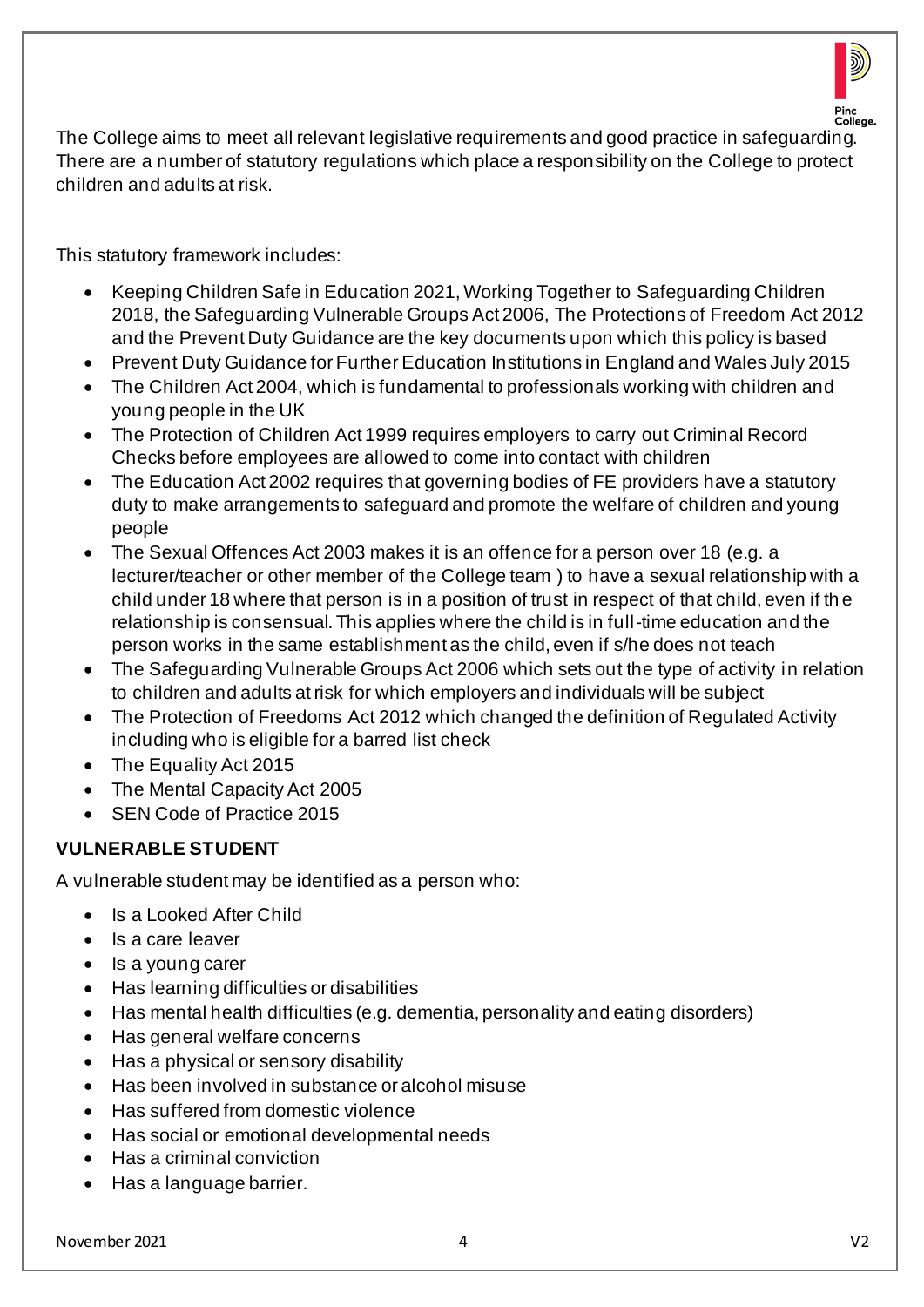

All students attending the College are classed as vulnerable students. Most students aged 16-18 and all students over the age of 19 have an EHC Plan which sets out their education, health, and care needs.

#### **DEFINITIONS**

#### *Safeguarding*

The term 'safeguarding young people and adults at risk' covers both reactive adult/child protection and a preventative approach to keeping young people and adults at risk safe.

Safeguarding and promoting the welfare of children is defined as: protecting them from maltreatment; preventing impairment of children's health or development; ensuring that children grow up in circumstances consistent with the provision of safe and effective care; and taking action to enable all children to have the best outcomes.

Safeguarding Adults at risk of abuse or neglect**:** means protecting an adult's right to live in safety, free from abuse or neglect, while at the same time making sure that the adult's wellbeing is promoted including, where appropriate, having regard to their views, wishes, feelings and beliefs in deciding on any action.

#### *Abuse*

Abuse is the misuse of power, trust, respect, control and/or authority; it is a violation of a person's human and civil rights by any other person or persons.

# *Physical Abuse*

This may involve hitting, shaking, throwing, poisoning, burning, scalding, misuse of medication, inappropriate use of restraint, drowning or suffocating. It may be done deliberately or recklessly, or be the result of a deliberate failure to prevent injury occurring. Physical harm may also be caused when a parent or carer fabricates the symptoms of, or deliberately induces, illness in a child.

A child or adult at risk going missing from education is a potential indicator of abuse or neglect. Staff should follow the procedures for dealing with children and adults at risk that go missing from education, particularly on repeat occasions, to help identify the risk of abuse and neglect, including sexual exploitation, and to help prevent the risks of their going missing in future.

# *Neglect*

Neglect is the persistent or severe failure to meet a child, or adult at risk's physical and/or psychological needs which can result in serious impairment of the health or development of the individual. It may also include neglect of, or unresponsiveness to, a child or adult at risk's basic emotional needs

# *Self-Neglect*

a condition affecting behaviour, where the individual refuses to attend to their personal care and hygiene, their environment or even refusal of care services offered to them.

# *Sexual Abuse and Exploitation*

November 2021 5 V2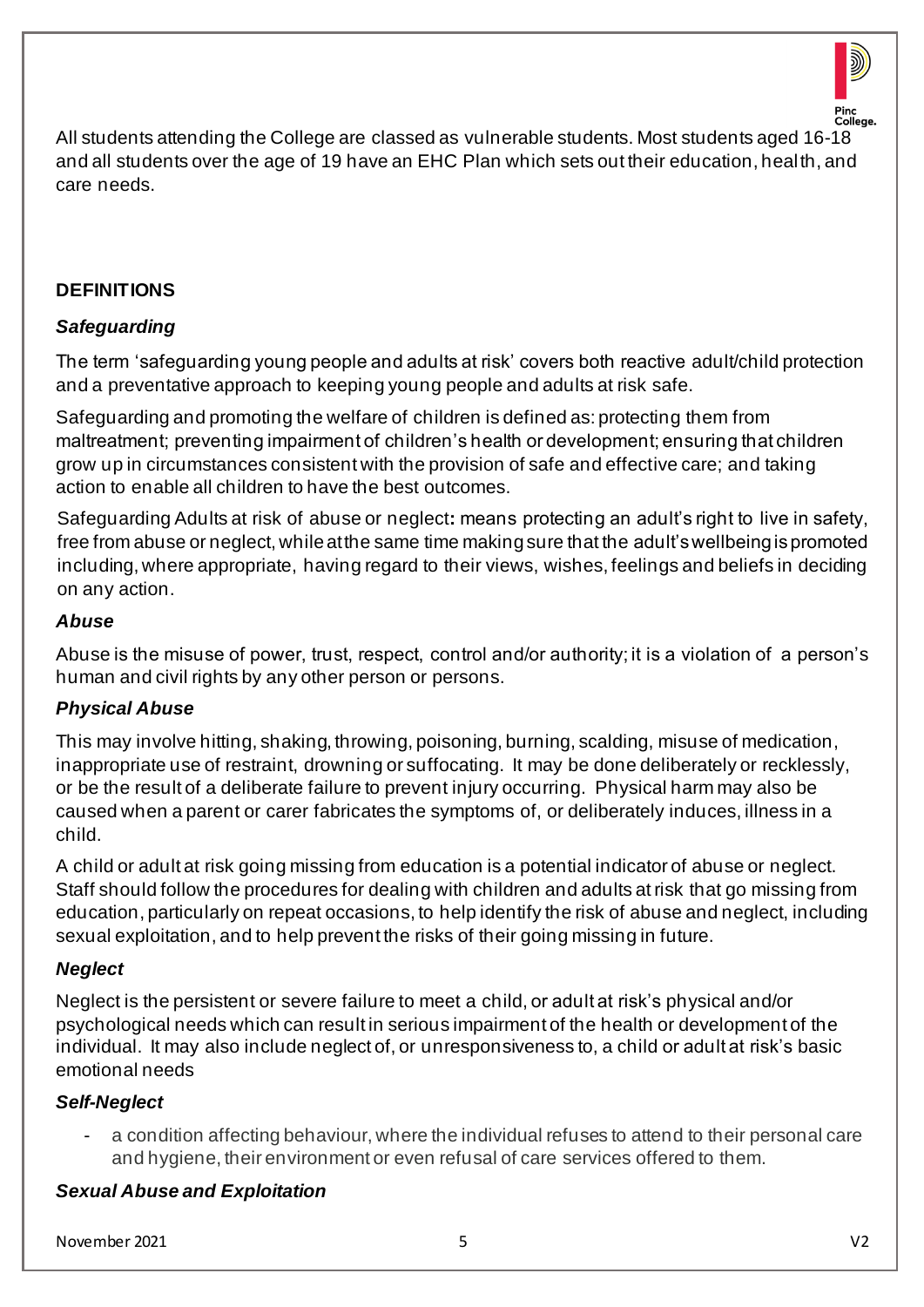

Sexual abuse involves a child, or adult at risk being forced or coerced into participating in or watching sexual activity. It is not necessary for the childor adult at risk to be aware that the activity is sexual, and the apparent consent of the child or adult at risk is irrelevant. Sexual exploitation involves varying degrees of coercion, intimidation or enticement, including unwanted pressure from peers to have sex, sexual bullying including cyberbullying and grooming.

# *Emotional Abuse*

Emotional abuse occurs where there is persistent emotional ill treatment or rejection. It causes severe and adverse effects on the child and adultat risk's behaviour and emotional development, resulting in low self-worth. Some level of emotional abuse is present in all forms of abuse. This would include potentially abusive or offensive cyber-bullying through electronic communications.

# *Financial Abuse*

Where financial abuse occurs, the victim does not always realise that it is abuse. It can be in the form of asking for money to be your friend, stealing your belongings, taking someone's pension, or just the constant borrowing of money and never returning it.

# *Significant Harm*

Some children may be in need because they are suffering or likely to suffer significant harm. The Children Act 2014 section 47 (1) introduced the concept of significant harm as the threshold that justifies compulsory intervention in family life in the best interest of the children.

# *Honour-based Violence*

Honour-based violence (HBV) encompasses crimes which have been committed to protect or defend the honour of the family and/or community, including Female Genital Mutilation (FGM), forced marriage and practices such as breast ironing. All forms of so-called HBV are abuse and should be handled and escalated as such.

# *FGM mandatory reporting duty*

From October 2015, the FGM Act 2003 (as amended by section 74 of the Serious Crime Act 2015) introduced a mandatory reporting duty for all regulated health and social care professionals and teachers in England and Wales.

Professionals must make a report to the police, if, in the course of their duties:

- They are informed by a girl under the age of 18 that she has undergone an act of FGM.
- They observe physical signs that an act of FGM may have been carried out on a girl under the age of 18.

# *Forced Marriage*

Forced marriage is a term used to describe a marriage in which one or both of the parties is married without his or her consent or against his or her will. A forced marriage differs from an arranged marriage, in which both parties' consent to the assistance of their parents or a third party (such as a matchmaker) in identifying a spouse.

# *Peer on Peer Abuse*

November 2021 6 V2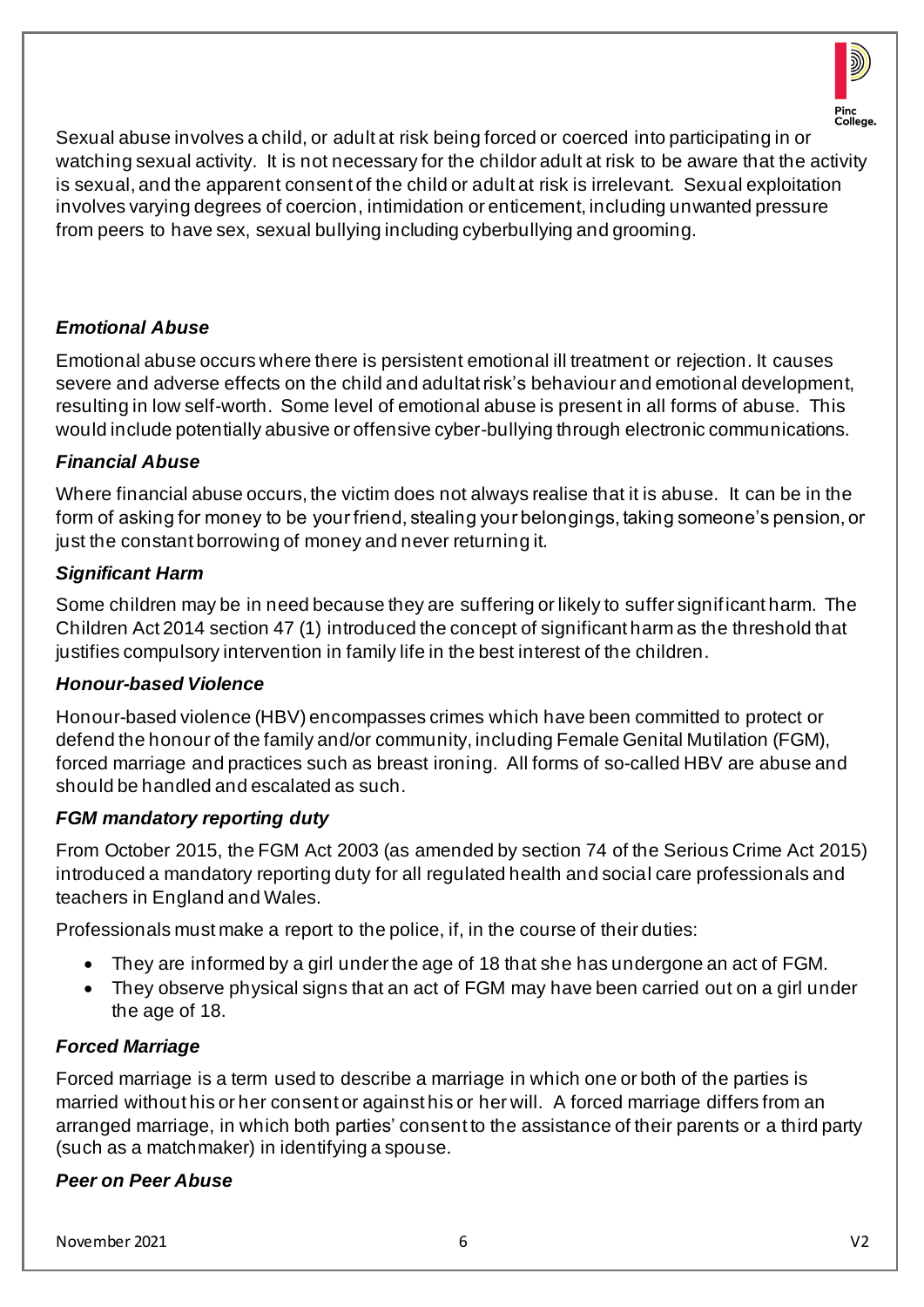

Peer on peer abuse is a significant issue. It must never be tolerated, dismissed or ignored. Whilst it is clear that peer on peer abuse disproportionately affects females and the College has appropriate support mechanisms in place. However, males, LGBTQ and SEND students will also be affected by this issue and team members must be aware of this and prepared to act accordingly. Peer on peer abuse will be minimised through the vigilance and awareness of the team to recognise and identify where such abuse is occurring, and to act swiftly to ensure its curtailment.

#### **PREVENT DUTY**

In line with the Prevent Duty Guidance for Further Education Institutions in England and Wales (2015), protecting students from the risk of radicalisation is part of the Colleges' wider safeguarding duties and is similar in nature to protecting children and adults at risk from other forms of harm and abuse. Students may be identified as vulnerable to radicalisation at any time during their programme of study based on behaviour. The Channel framework of indicators which may provide triggers leading to engagement with a group, cause or ideology associated with terrorism may include:

- Feelings of grievance and injustice
- Feeling under threat
- A need for identity, meaning and belonging
- A desire for status
- A desire for excitement and adventure
- A need to dominate and control others
- Susceptibility to indoctrination
- A desire for political or moral change
- Opportunistic involvement
- Family or friend's involvement in extremism
- Being at a transitional time of life
- Being influenced or controlled by a group
- Relevant mental health issues

Statutory Prevent Guidance for Further Education (2015) summarises the requirements in terms of the following key areas:

- external speakers and events
- partnerships
- risk assessment and action plan
- College team and student training
- welfare and pastoral care and IT Policies.

*Radicalisation* refers to the process by which a person comes to support terrorism or other forms of extremism.

**Extremism** is vocal or active opposition to fundamental British values, including democracy, the rule of law, individual liberty and mutual respect and tolerance of different faiths and beliefs.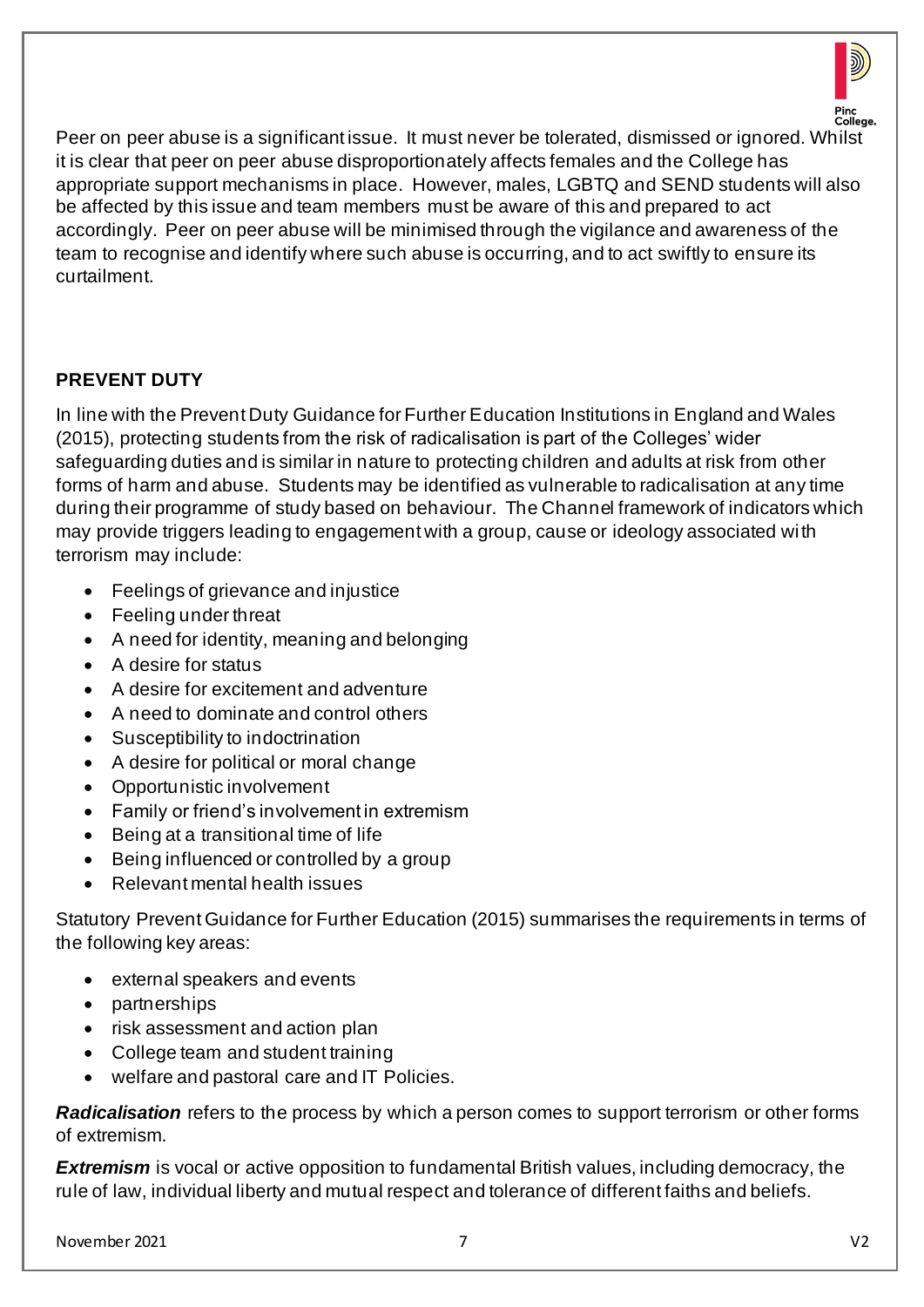

During the process of radicalisation, it is possible to intervene to prevent vulnerable people being radicalised.

The College will work in partnership with the Prevent Programme Co-ordinators in each of the Local Authorities where a campus is located, to ensure it is responding to this duty and their guidance.

All College team members, visitors, contractors, and students on placement, are required to be able to identify and report instances where they believe a student may be at risk of harm or neglect including any harm through extremism or radicalisation to the Designated Safeguarding Lead (DSL) or Deputy Safeguarding Leads (DSL). All students will be given information about radicalisation and extremism, they will have a safe place to discuss the risk relating to their communities and they will know where to go to ask for help.

Under the Prevent Duty, safeguarding leads will be trained to recognise when it is appropriate to make a referral to the Channel Programme to support students who may be vulnerable to such influences and where we believe a student is being directly influenced by extremist materials or influences. It is unacceptable to download or transmit any material which might reasonably be considered obscene, abusive, sexist, racist, defamatory, related to violent extremism or terrorism or which is intended to annoy, harass, or intimidate another person. This also applies to use of social media systems accessed from College systems. The College has systems for assessing and rating risks. Risk assessments are carried out for planned events, including off site events, external visitors and speakers to mitigate any risk and clearly set out what is required for any event to proceed.

We will ensure this through our vision, values, rules, diverse curriculum, and teaching, promoting tolerance and respect for all cultures, faiths and lifestyles.

We will also ensure that:

- Staff understand the issues of radicalisation, can recognise the signs of
- vulnerability or radicalisation and know how to refer their concerns
- Staff respond to preventing radicalisation on a day-to-day basis
- All staff conduct is consistent with preventing radicalisation We work with
- partners, including local authority and police and make referrals where
- appropriate to agencies regarding concerns about radicalisation
- The College curriculum and teaching staff address the issues involved in
- radicalisation.

# **SPECIFIC SAFEGUARDING ISSUES**

Together with the above, all team members should have awareness of the following specific safeguarding issues and of the legislative duty in relation to these concerns:

All disclosures will be recorded and reviewed termly by the DSL and Deputy DSL. These will be included in the termly Safeguarding Report for the College Board to ensure appropriate support mechanisms are in place for both victims and perpetrators.

Cases of students hurting other students will be managed in line with the following policies:

- Anti-Bullying Policy
- Positive Student Behaviour and Management Policy

Safeguarding Policy and Procedures take precedent where the alleged behaviour:

November 2021 8 V2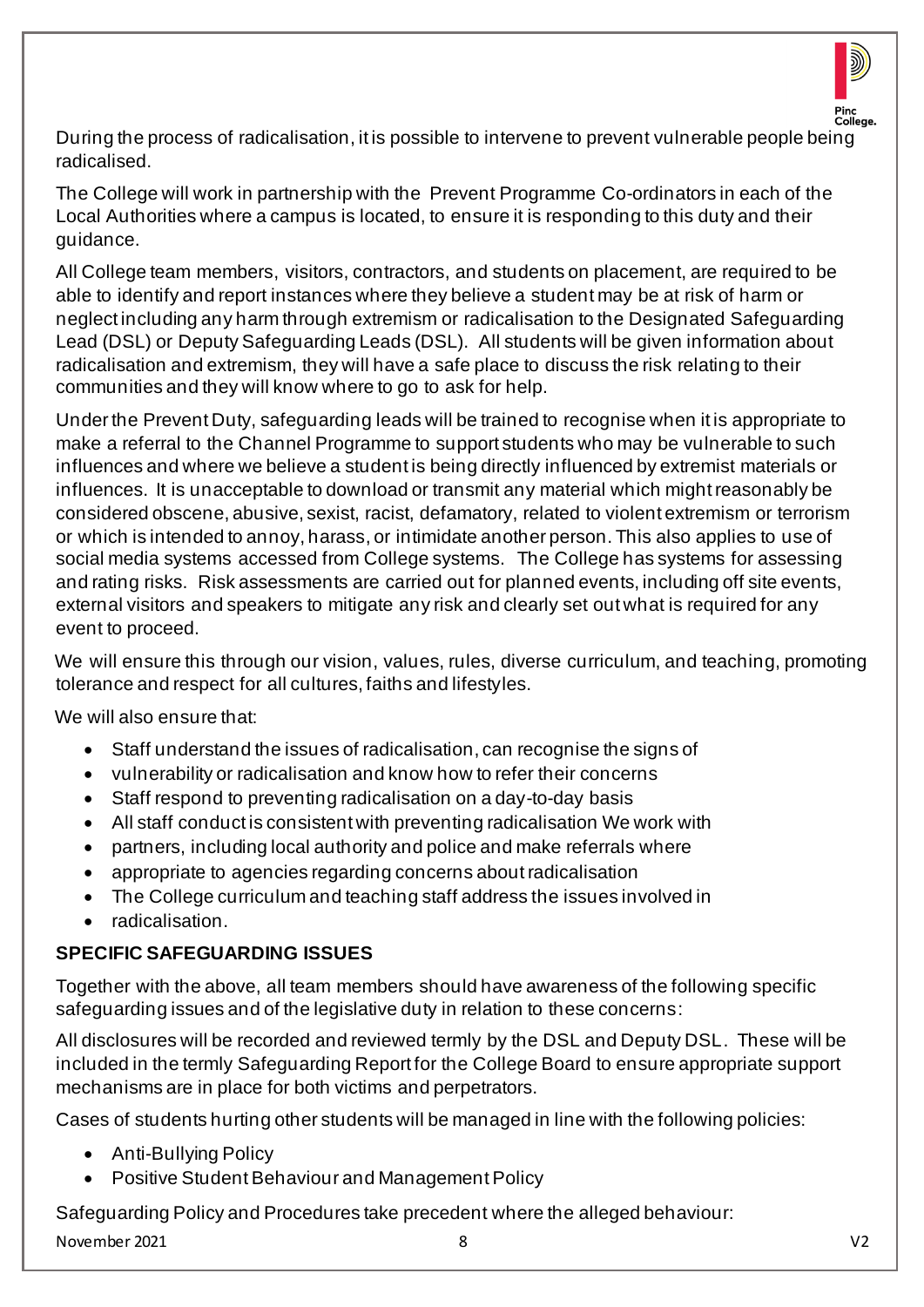

- is serious, and potentially a criminal offence
- could put students at the College at risk
- involves students being forced to use drugs or alcohol
- involves sexual exploitation, sexual abuse or sexual harassment, such as indecent exposure, sexual assault, or sexually inappropriate pictures or videos (including sexting)

Risks of peer-on-peer abuse will be managed by:

- challenging any derogatory or sexualised language or behaviour, in cluding requesting or sending sexual images
- being vigilant to issues that particularly affect different genders
- direct instruction within the curriculum to develop understanding of appropriate behaviour and consent
- ensuring students know they can talk to any team member confidentially
- ensuring the team are trained to understand that a student harming a student could be a sign that the student is being abused themselves, and that this would fall under the scope of this policy.

**Sexting** - if any team members are aware of an incident involving sexting (also known as 'youth produced sexual imagery'), they must report it to the DSL immediately. Staff must not

- view, download or share the imagery, or ask a student to share or download it
- delete the imagery or ask the student to delete it
- ask the student(s) who are involved in the incident to disclose information regarding the imagery (this is the DSL's responsibility)
- share information about the incident with other members of the team, the student(s) it involves or their, or other, parents and/or carers
- say or do anything to blame or shame any young people involved

The College team member should explain that they need to report the incident and reassure the student that they will receive support and help from the DSL.

# *Child on child sexual violence and sexual harassment*

Where any reports are made of child on child sexual violence or sexual harassment these must be dealt with seriously and quickly. Where such an allegation is made, the DSL will conduct a thorough risk assessment that considers:

- The victim, especially their protection and support
- The alleged perpetrator: and
- All the other students (and, if appropriate, team members) at the College, especially any actions that are appropriate to protect them.

Allegations and the investigation will be recorded. Any subsequent risk assessment will be communicated to all team members that are required to know. Both victim and (alleged) perpetrator will receive appropriate support mechanisms from the College on a case by case basis.

# *Consensual and non-consensual sharing of indecent images and videos*

November 2021 9 V2 The College will ensure that the team are aware to treat the consensual and non-consensual sharing of nude and semi-nude images and/or videos (also known as sexting or youth produced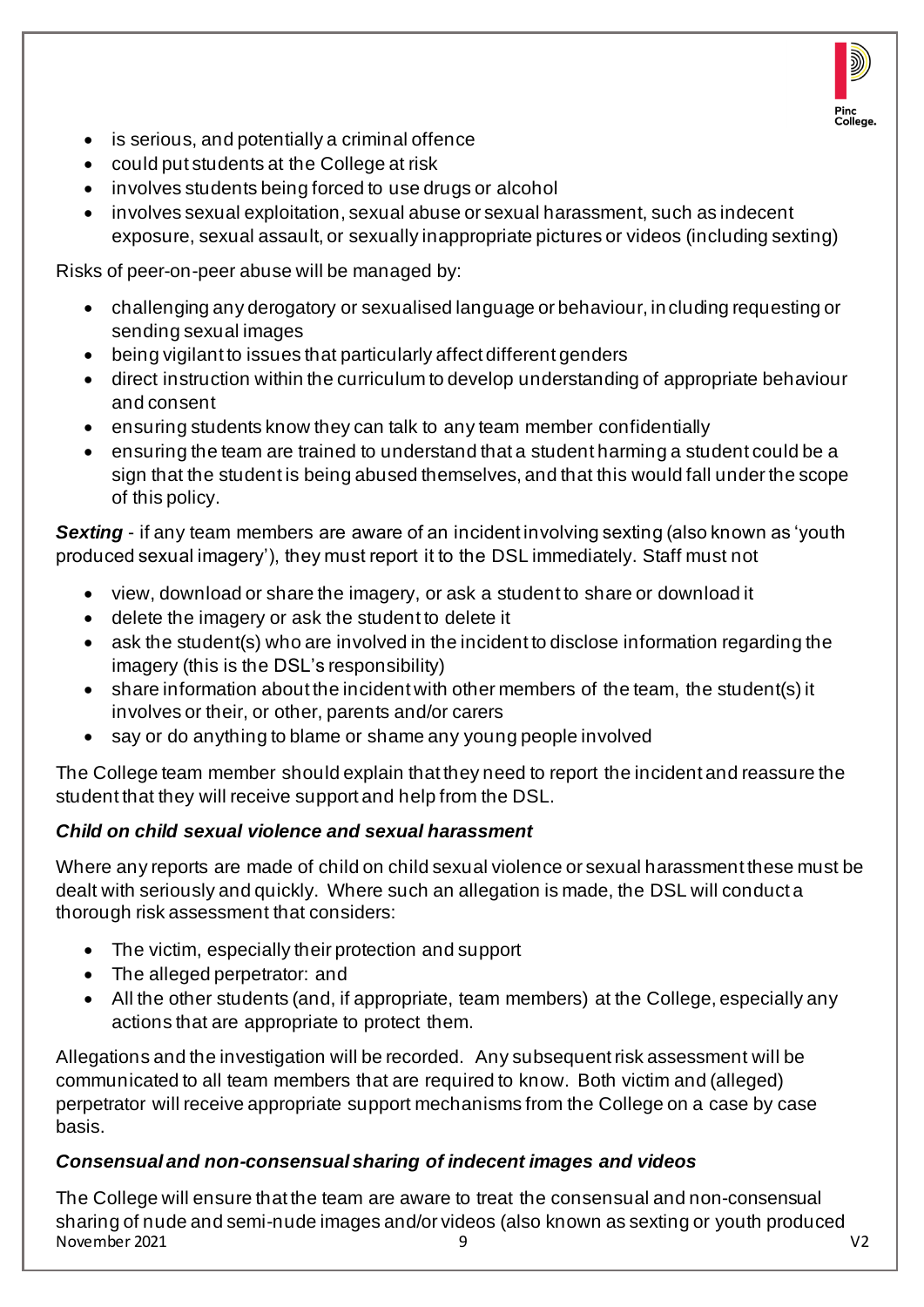

sexual images) as a safeguarding concern. Staff will receive appropriate training around how to deal with instances of sharing nudes and semi-nudes in the College community, including understanding motivations, assessing risks posed to learners depicted in the images, and how and when to report instances of this behaviour. Staff will be aware that creating, possessing, and distributing indecent imagery of learners is a criminal offence, regardless of whether the imagery is created, possessed, and distributed by the individual depicted; however, staff will ensure that learners are not unnecessarily criminalised. Where a member of staff becomes aware of an incidence of sharing nudes and/or semi-nudes, they will refer this to the DSL/Deputy as soon as possible. Where a student confides in a team member about the circulation of indecent imagery, depicting them or someone else, the team member will:

- Refrain from viewing, copy, printing, sharing, storing or saving the imagery.
- Tell the DSL immediately if they accidentally view an indecent image and seek support.
- Explain to the student that the incident will need to be reported.
- Respond positively to the student without blaming or shaming anyone involved, and reassuring them that they can receive support from the DSL.
- Report the incident to the DSL. The DSL will attempt to understand what the image contains without viewing it and the context surrounding its creation and distribution – they will categorise the incident into one of two categories:
- Aggravated: incidents which involve additional or abusive elements beyond the creation and distribution of indecent images of students, including where there is an adult involved, where there is an intent to harm the student depicted, or where the images are used recklessly.
- Experimental: incidents involving the creation and distribution of indecent images of students where there is no adult involvement or apparent intent to cause harm or embarrassment to the student. For there to be a good and clear reason to view imagery, the DSL would need to be satisfied that this action is:
	- $\circ$  The only way to decide about whether to involve other agencies because it is not possible to establish the facts, e.g., the contents of the imagery, from the student(s) involved.
	- o Necessary to report it to a website, app or suitable reporting agency to have the image taken down, or to support the student or their parent in making a report.
	- $\circ$  Unavoidable because the student has presented the image directly to a staff member or the image has been found on a college device or your College network.
- Where it is necessary to view the imagery, e.g., if this is the only way to decide about whether to inform other agencies, the DSL should:
	- o Never copy, print, share, store or save them as this is illegal if this has already happened, contact the local police for advice and to explain the circumstances.
	- o Discuss the decision with the Executive College Lead or Campus Lead (deputy).
	- o Make sure viewing is undertaken by the DSL or a deputy DSL with delegated authority from the Executive College Lead.
	- Make sure viewing takes place with another member of staff present in the room, ideally the Executive College Lead or Campus Lead. This staff member does not need to view the images.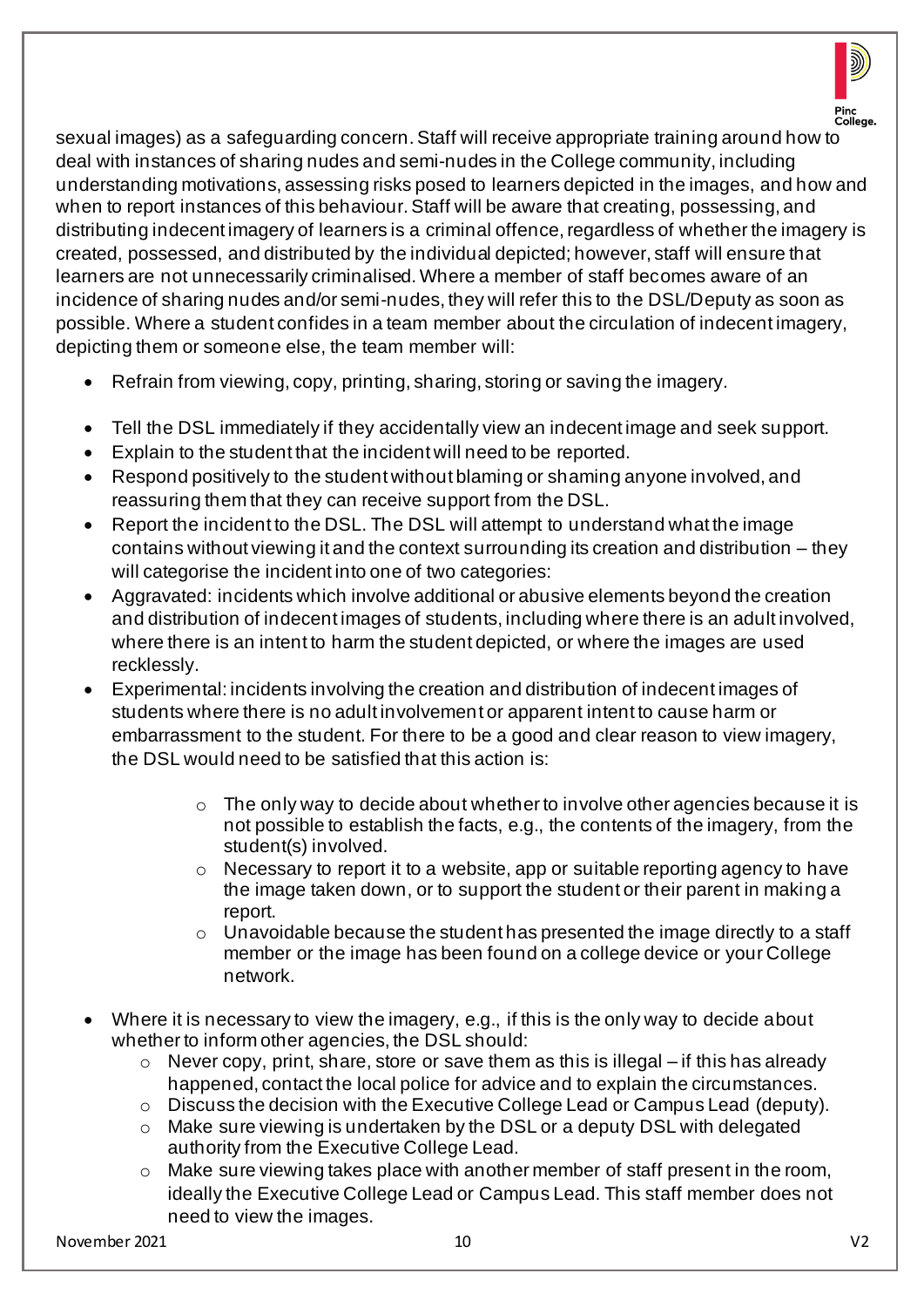

- o Wherever possible, make sure viewing takes place on the college premises, ideally in the Executive College Lead's office or Campus Lead's office.
- $\circ$  Make sure, wherever possible, that they are viewed by a staff member of the same sex as the student in the images.

Record how and why the decision was made to view the imagery in the safeguarding records, including who was present, why the nudes or semi-nudes were viewed and any subsequent actions. Where the incident is categorised as 'aggravated', the situation will be managed in line with the college's Peer-on-peer Abuse Policy.

Where the incident is categorised as 'experimental', the learners involved are supported to understand the implications of sharing indecent imagery and to move forward from the incident. Where there is reason to believe that indecent imagery being circulated will cause harm to a learner, the DSL escalates the incident to Adult Social Services. Where indecent imagery of a learner has been shared publicly, the DSL will work with the learner to report imagery to sites on which it has been shared and will reassure them of the support available.

Specific Safeguarding issues also include the following:

- bullying including cyber-bullying
- children missing education
- child missing from home or care
- child sexual exploitation (CSE)
- domestic violence
- drugs
- fabricated or induced illness
- Faith abuse
- gangs and youth violence
- gender-based violence/violence against women and girls (VAWG)
- hate crimes
- mental health
- missing children and adults
- private fostering
- preventing radicalisation
- relationship abuse
- trafficking
- peer-on-peer abuse
- stalking

# **SELF HARM**

Self-harm is when someone intentionally causes damage to their own body or health.

Most people would associate this with people cutting themselves with a sharp object such as a razor blade, however it can also include burns, bruises and scratches. In some cases, an individual might punch a wall or bang their head against it, pull out their own hair or intentionally cause a fall and/or break their own bones. Eating disorders or drug/alcohol abuse can also fall under the category of self-harm.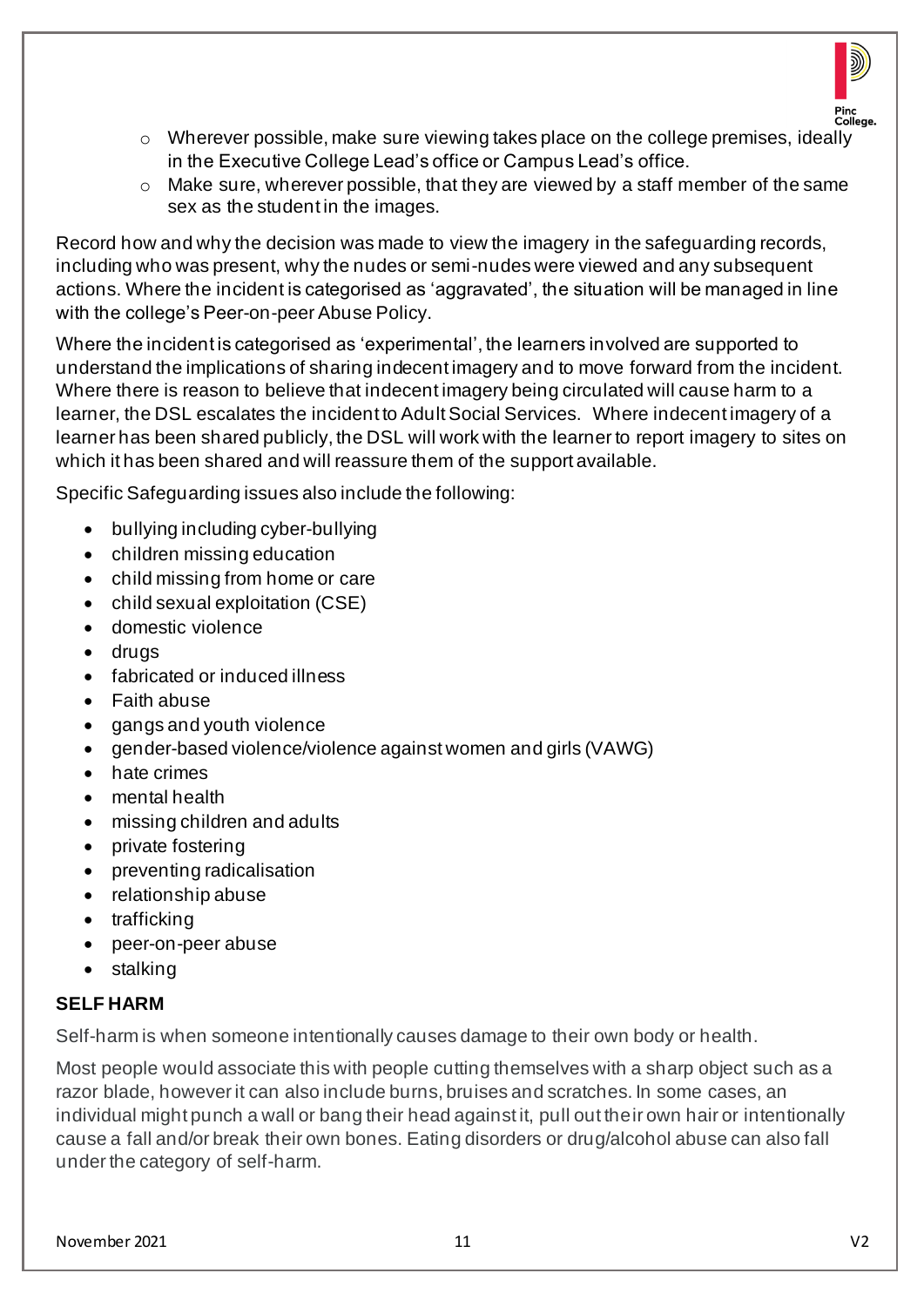

There are no fixed rules about why people self-harm. For some people, it can be linked to specific experiences and be a way of dealing with something that is happening now or that happened in the past.

Difficult experiences can cause someone to self-harm. Common causes include:

- **Bullying**
- Sexual, physical, domestic or emotional abuse
- Relationships
- Stress related to attendance at college and exams
- **Bereavement**
- Illness
- Confusion about feelings and sexuality

Self-harm can become a habit or addiction and can escalate in an attempt to increase the "rush" felt by doing it.

If you are approached by someone wanting to talk about their self-harming, the situation will require very careful handling. If they are made to feel ashamed or stupid for self-harming it could increase the likelihood of them doing it again.

This includes having injuries treated immediately and without blame. For younger people, hospitals should be able to offer a consultation with a member of the [Child and Adolescent Mental](http://www.youngminds.org.uk/for_parents/services_children_young_people/camhs/what_are_cahms)  [Heath Service \(CAMHS\)](http://www.youngminds.org.uk/for_parents/services_children_young_people/camhs/what_are_cahms) team.

If you have concerns regarding a student that you think is self-harming discuss your concerns with the DSL or Campus Lead (Deputy DSL).

# **ON-LINE SAFETY**

The College will endeavour to both filter all internet use to ensure and maintain the safety of its team and students.

Team members and students must have read the Distance Learning and E-Safety Policy and the ICT Acceptable Use Policy.

# **DISTANCE LEARNING and ACCEPTABLE CONTACT ON SOCIAL MEDIA**

The usual operational practice of the College involves students attending a campus or work placement to undertake and complete their study programme.

However, there may be times when it is not possible for a student to attend their campus, such as:

- A period of significant anxiety or mental ill health
- Public transport strikes
- Illness

Where an illness or episode of anxiety or mental ill health mean that it would not be possible to participate in education and training, the student or their parent/carer should report their absence to their campus via the campus landline or College mobile.

In some circumstances, the student will not be able to leave their house but will be able to participate in an online lesson or tutorial. On enrolment with the College, all students are required to sign a consent form confirming they are happy to participate in on -line lessons. Where students are under the age of 19, their parent/carer is also required to sign the consent form

November 2021 12 V2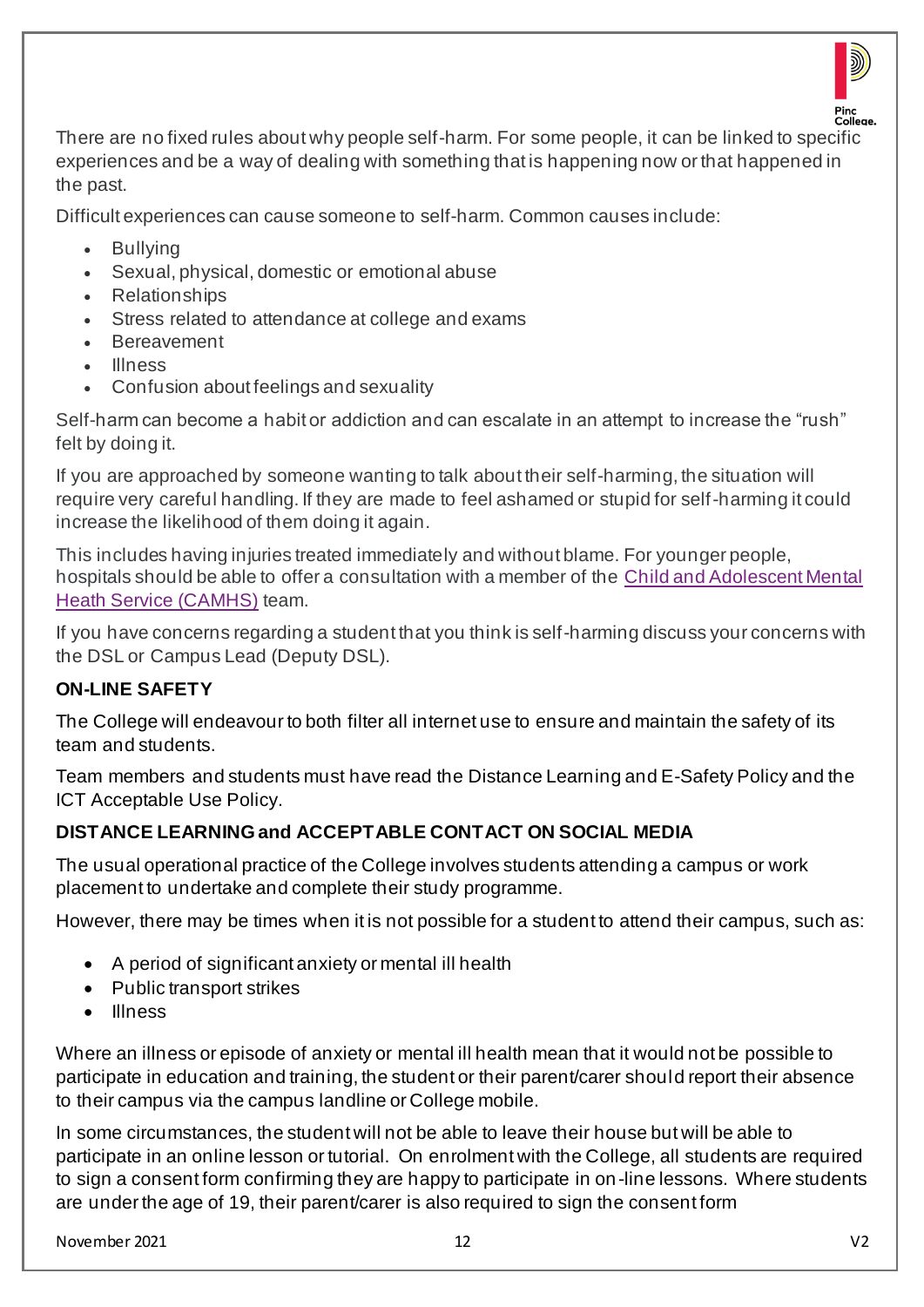

# **PASTORAL CARE**

There may be times when it is necessary for a member of the team to contact a student when they are absent from College. This may be when an absence has not been reported or when a student is away for a period of time due to illness or an episode of anxiety and mental ill health.

It may also be necessary to visit a student at their home to carry out an initial assessment, prior to College enrolment, where a young person has extreme anxiety.

All calls to a parent/carer or a student should be made during College hours and from either the College landline or the College mobile phone.

Members of the team making pastoral calls must set key boundaries, including a time limit, and giving an endpoint to the call. Notes of actions will be to seek further advice rather than offering direct support. Always stick to the agreed timescales of the calls e.g. weekly calls.

Where the student is aged 16-18 the first point of contact must always be with their parent or carer. If, following the conversation, the team member has concerns, they should make a record of the call and the DSL should be contacted to determine a way forward.

If no contact can be made with the parent/carer or the student, then a risk assessment must be carried out. If other agencies and services are involved with the studen t, the College should contact them to ensure a triangulated holistic approach to safeguarding is carried out. This may result in a co-ordinated home visit/well-being check, taking place on the third consecutive day of absence. Safeguarding protocols must be followed at all times.

# **ROLES AND RESPONSIBILITIES**

#### *Board of Governors*

The Board of Governors (the Board) instruct the Campus Lead to:

- ensure there is an effective Safeguarding Policy in place
- provide a safe environment for young people and adults at risk of harm
- identify those that are suffering, or are likely to suffer significant harm or who are at risk of radicalisation
- ensure appropriate IT filters and monitoring systems are in place to ensure online safety
- ensure disclosures of potential abuse are reported appropriately
- have a system for identifying concerns in relation to abuse of children and adults at risk of harm and effective methods of responding to disclosures
- refer concerns to appropriate referral agents within social care
- work effectively with others as required by Keeping Children Safe in Education 2021
- listen to the voice of the student and always act in the interest of the student
- ensure appropriate safeguarding responses for students who go missing from College
- understand that additional barriers can exist for students with special educational needs (SEN) and disabilities when recognising abuse and neglect in this group.

The Board will approve and annually review policies and procedures. They will receive termly safeguarding reports to:

• maintain awareness of progress across the College and/or issues relating to the welfare of young people and adults at risk of harm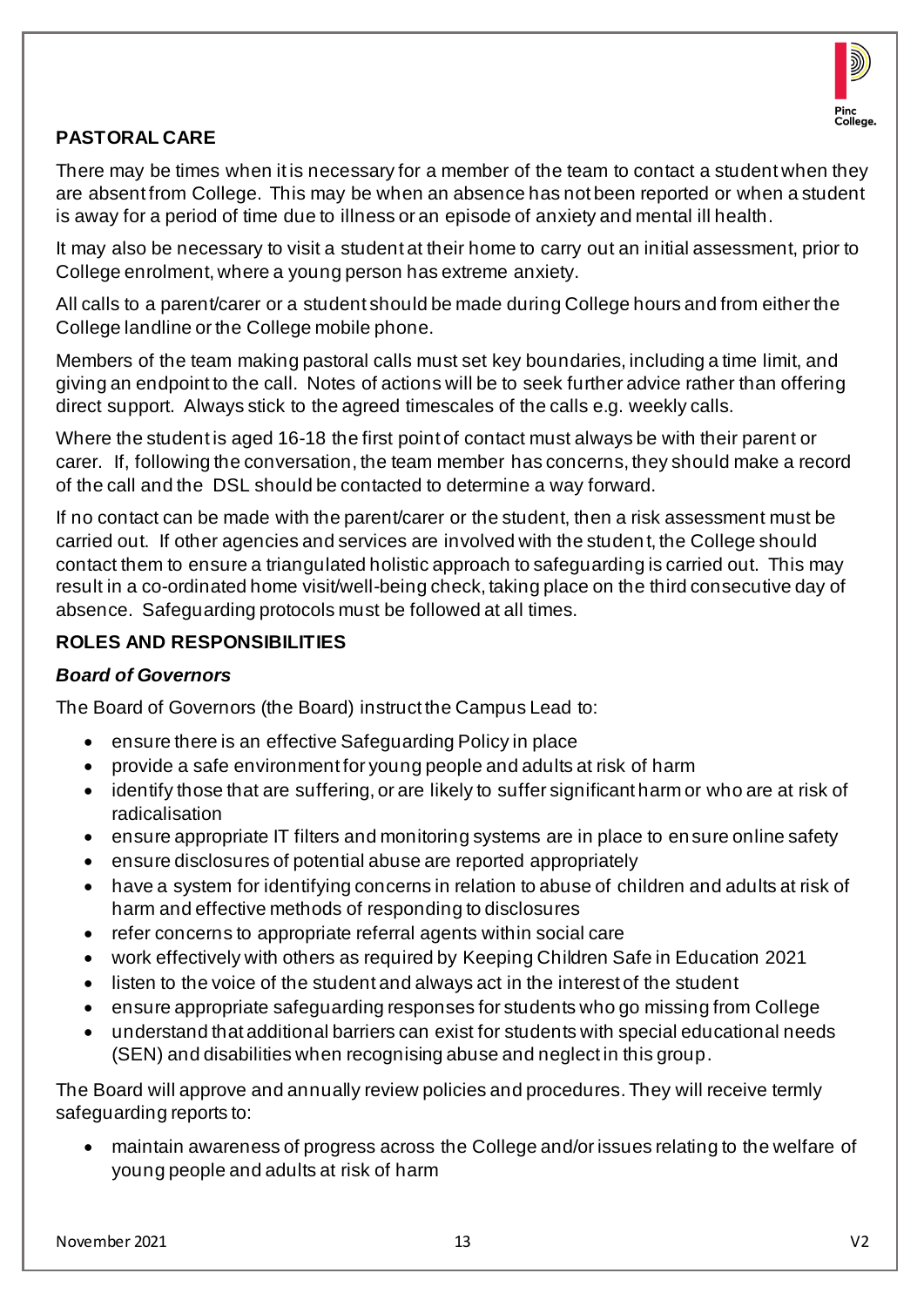

- be reassured by the DSL that systems are in place and are effective in relation to the identification of young people and adults at risk of harm, and procedures for reporting concerns are widely known
- ensure effective procedures for reporting and dealing with allegations of abuse by members of the team or others who come into contact with students are in place including referral to the relevant Local Authority Designated Officer (LADO) for each campus location
- ensure safe recruitment of team members
- ensure all of the team are appropriately trained to discharge their duties in relation to safeguarding and Prevent
- ensure procedures are in place to make referrals to the Disclosure and Barring Services (DBS) if a person in regulated activity has been dismissed or removed due to safeguarding concerns or would have been if they had not resigned.

The Board will ensure there is a dedicated member of the Board with safeguarding responsibility.

In developing policies and procedures, the Board will take account of guidance issued by the Department for Education, OFSTED and other relevant bodies and groups. The College recognises its duty under the Counterterrorism and Security Act (2015) to have due regard to the need to prevent people from being drawn into terrorism.

# *Designated Safeguarding Lead*

The DSL will ensure appropriate and robust systems are in place that will co-ordinate reporting, monitoring, referral, and support procedures. The DSL has a key duty for raising awareness across all of the team of issues relating to the welfare of young people and adults at risk studying within the College. The DSL will undertake relevant safeguarding training, including inter-agency working. The DSL will receive refresher training every two years and keep updated annually on safeguarding information and knowledge.

The DSL is responsible for

- overseeing the referral of cases of suspected abuse or allegations to the relevant investigating agencies
- providing advice and support to other team members on issues relating to safeguarding
- providing all of the College team with regular updates on safeguarding at least annually
- maintaining a proper record of any child protection referral, complaint, or concern (even where that concern does not lead to a referral)
- ensuring Safeguarding Policy is updated and reviewed annually and approved by the Board
- ensuring that parents/carers are aware of the College's Safeguarding Policy on induction
- developing effective working relationships with other agencies: Police, Social Services, Health Authority and Safeguarding Partners: local authorities and clinical commissioning groups,
- liaising with partner agencies offering placements to students
- ensuring that team members who are liaising with employers and training organisations that receive students from the College on placements put appropriate risk assessments and safeguards in place
- ensuring safe recruitment practices by implementing enhanced checks on all new and existing team members in accordance with the DBS, obtaining references and recruitment in accordance with DfE guidance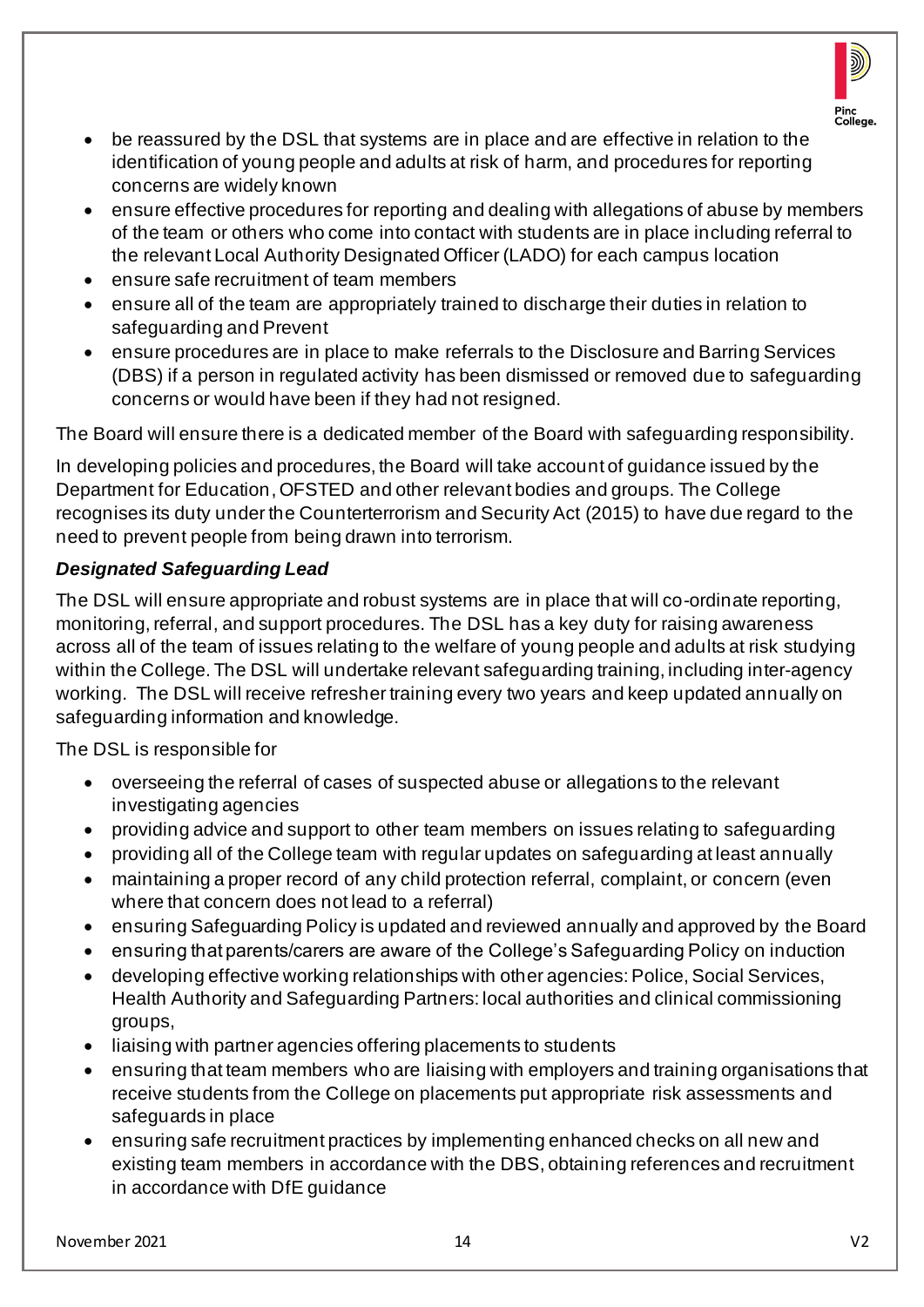

- providing tutorial or other curriculum, learning or pastoral support. The curriculum (both formal and informal) will be used to help students develop self-esteem and resilience
- ensuring all of the team receive basic training in Safeguarding and Prevent issues appropriate to their roles and are aware of the College safeguarding procedures
- ensuring that the College consults with the LADO regarding allegations against any member of the College team
- ensuring Health and Safety procedures are in place for students, including off site
- providing termly safeguarding reports to the Board.

# *College Team: Duty of Care*

Members of the College team are accountable for the way in which they exercise authority, manage risk, use resources, and actively protect students from discrimination and avoidable harm. Staff should develop respectful, caring, and professional relationships between all members of the College community. Team behaviour should demonstrate integrity, maturity and good judgement and comply with the College Team Code of Conduct at all times.

# *Wearing of ID Passes*

All of the College team, students and visitors must visibly wear ID badges on site.

# **PROCEDURE**

If you have any concerns about the health and safety of a student at this college or feel that something may be troubling them, you should share this information with the DSL or Campus Lead straight away.

However, if you think the matter is very serious and may be related to a student protection concem, where the student has been harmed or is at risk of harm e.g. physical, sexual, emotional abuse or neglect, you must talk to the DSL or Campus Lead immediately. Do not delay. If you are unable to contact them, you can ask the college office staff to find them and ask them to speak to you straight away about a confidential and urgent matter.

As well as the verbal contact, immediately after raising a concern, staff must also make a detailed written account of what they have seen or heard. The recording must be a clear, precise, factual account of the observations. The member of staff must record information regarding the concems on the same day on a College Safeguarding Disclosure Form – see the section on record keeping below. The member of staff or volunteer who noted and raised the concern is known as the alerter; adult social care or the police may wish to speak to the alerter at some point.

**The keeping of accurate and prompt records is fundamental to effective safeguarding and all staff and volunteers have a responsibility to ensure all concerns are recorded appropriately. This requires those who raise concerns to make a written record, wherever possible, within two hours of raising any concerns.** 

This record of raising a concern should include;

- who they have concerns about (name of child or adult at risk)
- In the view of the staff member does the child or adult at risk have the capacity to understand the concerns and that they may have been abused
- What has been shared with the child or adult at risk about the concerns and what response have they made
- If the child or adult at risk has capacity to understand the involvement of other agencies, what have they said about this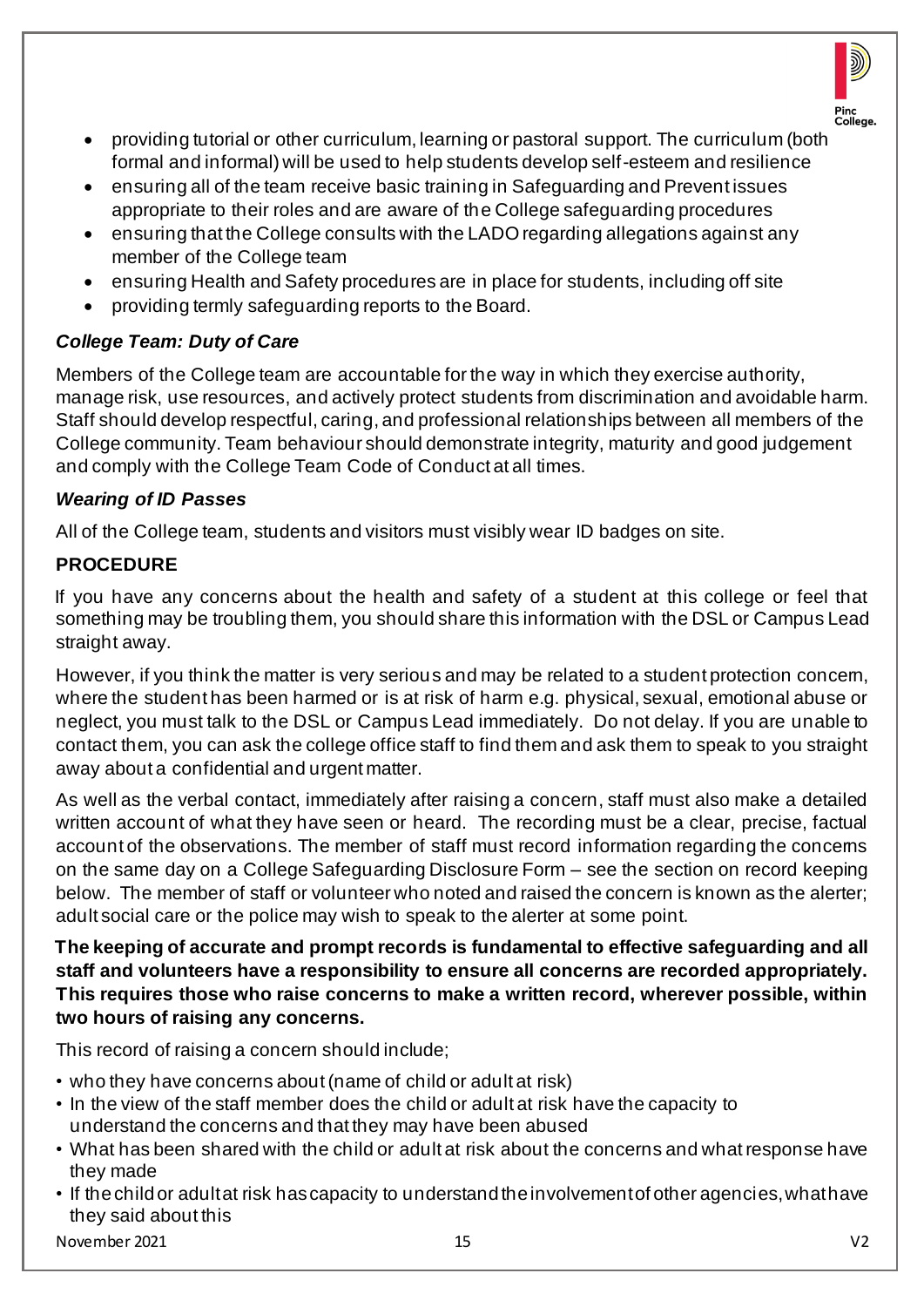

- Date and time, they are making the record
- Date and time the incident occurred (if this is known)
- What was observed, heard, or noted that led to the concern being raised
- Source of information (if the concern was not directly observed i.e., a parent informs a member of staff that he/ she has seen abuse indicators)
- Behavioural observations (noting that this is one of the most likely ways in which a member of staff is likely to note concerns)
- If a child or adult at risk has made an allegation, then what was said
- Which senior manager within the college has it been reported to (in line with these procedures) and what initial actions were agreed
- This record must be signed and time/dated by the person making the recording and the DSL/Campus Lead.

# **ALLEGATIONS AGAINST TEAM MEMBERS**

If you have concerns about a member of the College team, or an allegation is made about a team member posing a risk of harm to students, speak to the DSL.

If the concerns/allegations are about the DSL, speak to the Executive College Lead or the Governor with overall responsibility for Safeguarding. The College will consult with the LADO regarding allegations against team members. This is to consider the nature, content and context of the allegation and agree a course of action, including whether further enquiries are necessary to enable a decision on how to proceed, and whether it is necessary to involve the police and/or children's social care services.

#### *Where an allegation is about the DSL, the Executive College Lead and/or Governor and not the DSL, will carry out the actions below.*

The DSL will inform the accused individual that there are concerns or allegations and of the likely course of action as soon as possible after speaking to the LADO (and the police or children's social care services, where necessary).

Where the police and/or social care services are involved, the DSL will only share such information with the individual as has been agreed with those agencies. The DSL will liaise with the LADO, police, and/or social care to carefully consider whether suspension of the individual from contact with students at the College is required or whether alternative arrangements can be put in place. Advice will be sought from the LADO, police and/or children's social care services, as appropriate. If immediate suspension is considered necessary, the rational for this will be agreed by the DSL. The record will include information about the alternatives to suspension that have been considered, and why they were rejected. Written confirmation of the suspension will be provided to the individual facing the allegation or concern within 1 working day, and the individual will be given a named contact at the College and their contact details.

If it is agreed by the LADO, police, or social care that no further action is to be taken in regard to the subject of the allegation or concern, the DSL will record this decision and the justification for it and agree with the LADO what information should be put in writing to the individual and by whom, as well as what action should follow both in respect of the individual and those who made the initial allegation.

If it is decided that further action is needed, The DSL will take steps as agreed with the LADO to initiate the appropriate action in the College and/or liaise with the police and/or social care services as appropriate.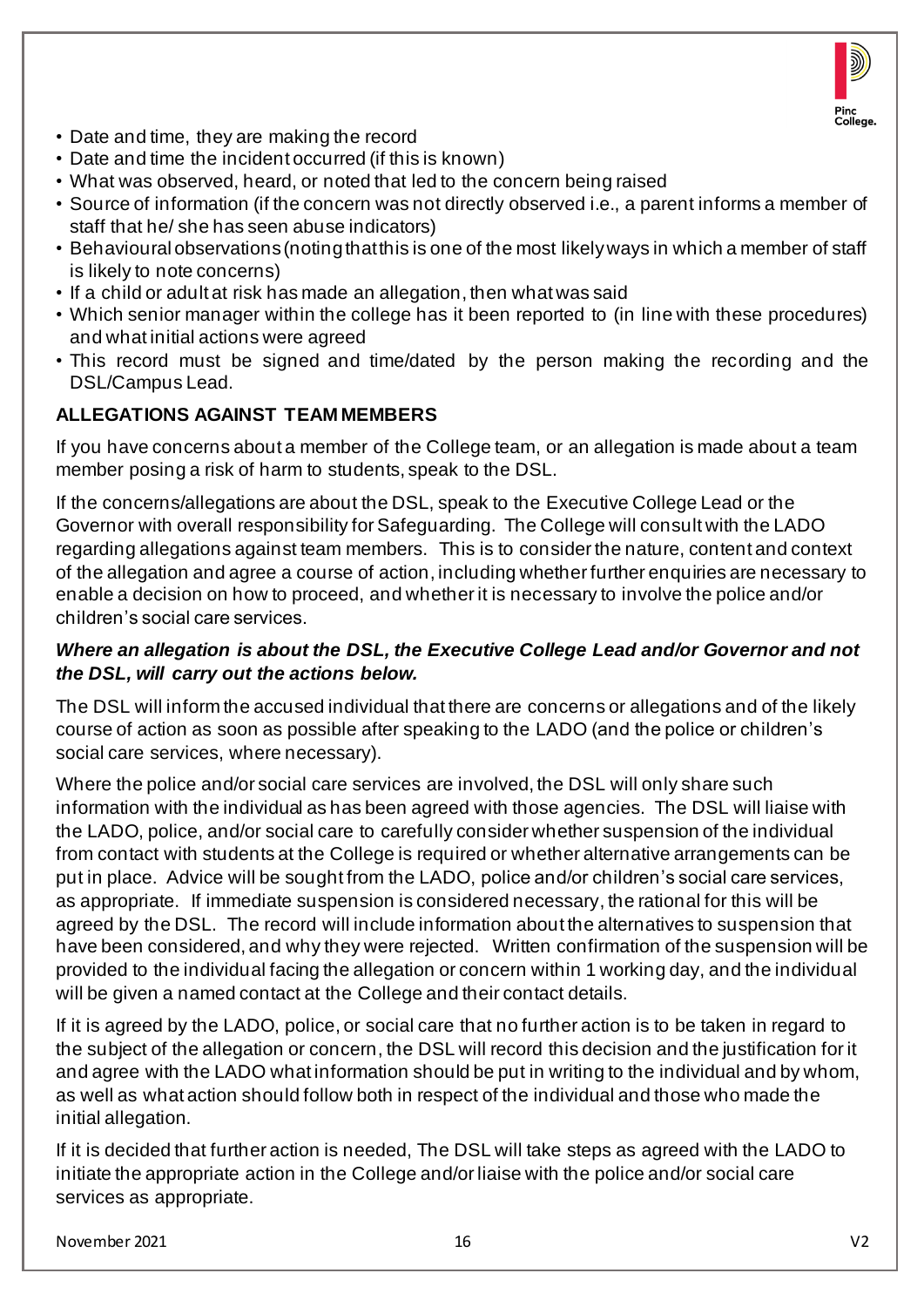

Relevant support will be provided for the individual facing the allegation or concern, including appointing a named representative to keep them informed of the progress of the case and considering what other support is appropriate.

The DSL will inform the parents or carers of the student involved about the allegation as soon as possible if they do not already know (following agreement with social care services and/or the police, if applicable).

The DSL will also inform the parents or carers of the requirement to maintain confidentiality about any allegations made against a team member while investigations are ongoing.

Any parent or carer who wishes to have the confidentiality restrictions removed in respect of a member of a team member will be advised to seek legal advice.

The DSL will keep the parents or carers of the student involved informed of the progress of the case and the outcome, where there is not a criminal prosecution, including the outcome of any disciplinary process (in confidence).

# **NOTIFYING DBS IF THE ABUSE RELATES TO A MEMBER OF STAFF**

The College will refer to the DBS, anyone who has harmed a child or adult at risk or poses a risk of harm to a child or adult at risk , or if there is reason to believe the member of staff has committed an offence and has been removed from working in regulated activity. The duty will also apply in circumstances where an individual is deployed to another area of work that is not in regulated activity or they are suspended.

# **CONFIDENTIALITY**

Confidentiality and trust should be maintained as far as possible, but team members must act on the basis that the safety of the student is the overriding concern. The degree of confidentiality will be governed by the need to protect the student. The student must be informed at the earliest possible stage of the disclosure that the information will be passed on. Discussions of the case must only be with the appropriate member of the team and any discussion must be private and shared on a need to know basis. Fears about sharing information must not be allowed to stand in the way of the need to promote the welfare and protect the safety of students. The College Is committed to protecting the rights and privacy of individuals, including students, the team and others, in accordance with the General Data Protection Regulations (GDPR) set out in the Data Protection Act 2018 that allows for disclosure of personal data where this is necessary to protect the vital interests of students. Please refer to the College suite of data policies.

# **SAFEGUARDING RECORDING**

All safeguarding concerns are either identified by, or referred through to, the DSL by members of the team, students, (either self-referring or bringing concerns about peers), parents/carers, employers, or volunteers.

The DSL will investigate all concerns and allegations, make a judgement on next steps and then refer on to the appropriate agency.

The DSL will take advice from the Governor responsible for Safeguarding or, where appropriate, the entire Board.

November 2021 17 V2 All cases are recorded on a College Safeguarding Disclosure form which is uploaded to the central register and the student file. Any hard copy documentation is stored securely in a locked cabinet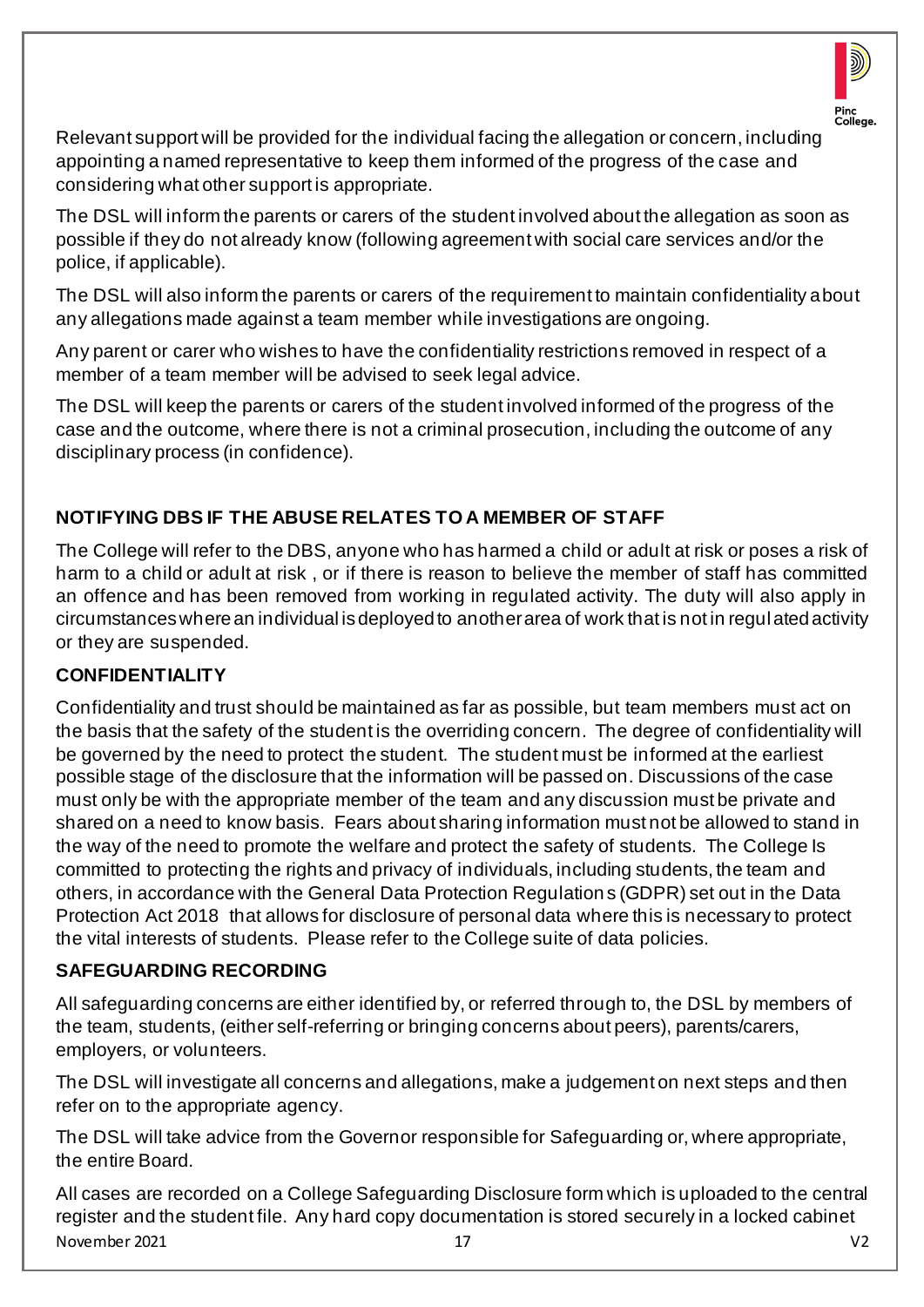

and cannot be taken off site without the express written permission of the DSL. . Access to these records will be strictly limited on a need to know basis and controlled by the Alerting Managers (Safeguarding Leads) and the chair of governors.

Termly and annual Safeguarding Reports are provided to the Board with detailed analysis of safeguarding disclosures which feeds into planning for training needs and preventative work with students. The annual report will also include a review of the current safeguarding policy and procedures.

# **PARTNERSHIP AND INFORMATION SHARING**

New safeguarding partners arrangements were put in place in September 2019. The College will work in conjunction with the three local safeguarding partners (the local authority, the clinical commissioning group and the Chief Officer of Police), together with appropriate relevant agencies to ensure information is passed appropriately where there are safeguarding concerns and information sharing protocols are well established.

The Government's information sharing advice for safeguarding practitioners includes 7 'golden rules' for sharing information and is used by the College to support members of the team who have to make decisions about sharing information. Information Sharing: Advice for Practitioners Providing Safeguarding Services to Children, Young People, Parents and Carers, supports team members who must make decisions about sharing information.

The Counter-Terrorism and Securities Act (2015) places additional responsibilities on Further

Education Colleges to include working with multi-agencies as part of the Channel process. Although not a Further Education College, we agree to abide by these processes.

# **CONTACT DETAILS**

#### *Executive College Lead*

Lisa Alberti – 07984 780551

#### *Designated Safeguarding Lead*

Gemma Stewart - 07494 034164

# *Deputy Safeguarding Leads*

Jane Vinci (Leeds) – 07496 342773

Laura Aspin (Halifax) – 07495 329644

| <b>Version Number</b>                  | Two              |
|----------------------------------------|------------------|
| SLT Member Responsible for This Policy | Lisa Alberti     |
| <b>Board Approval Date</b>             | 30 November 2021 |